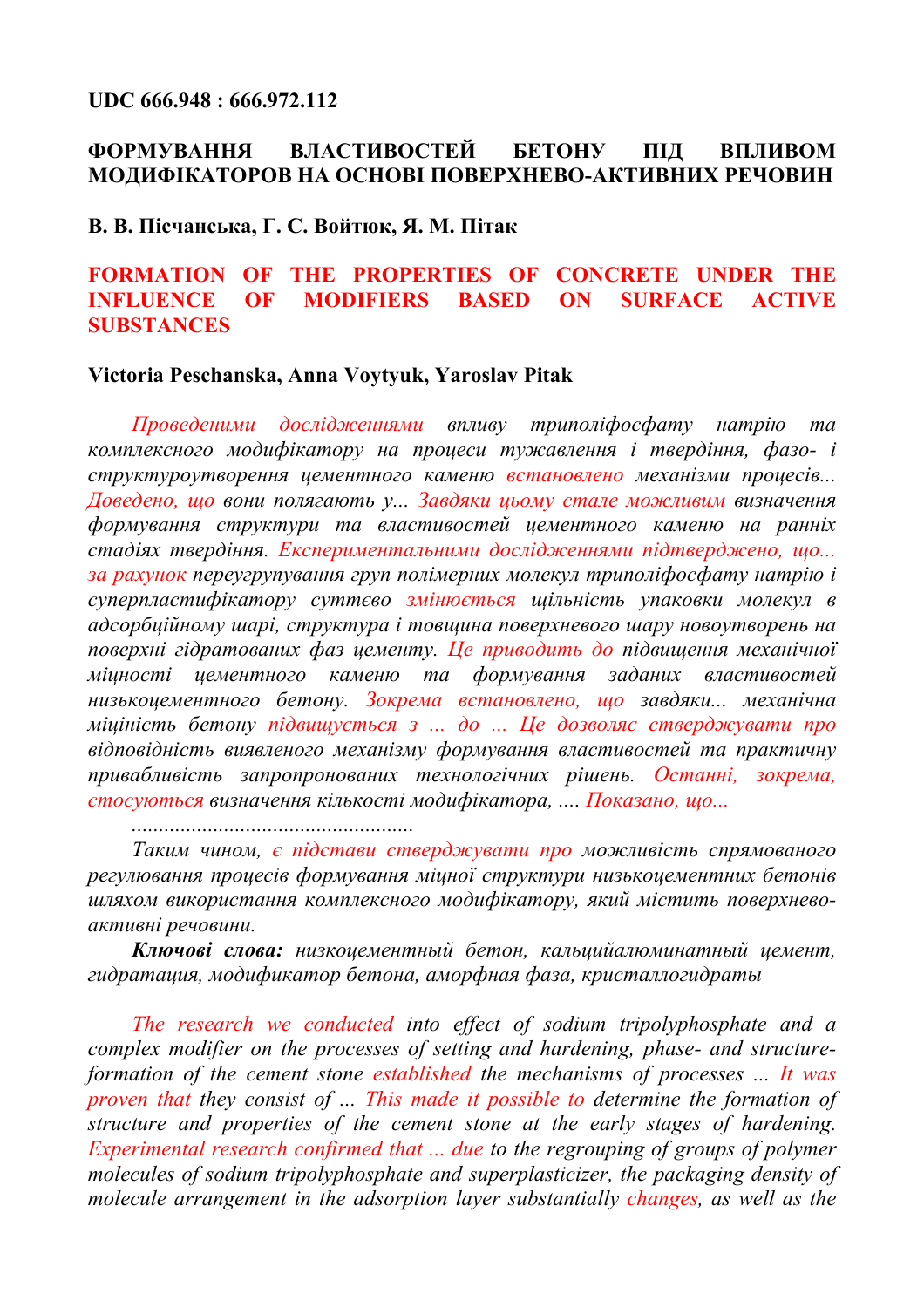*structure and thickness of surface layer of new formations at the surface of the hydrated phases of cement. This leads to an increase in mechanical strength of the cement stone and to the formation of predetermined properties of low-cement concrete. It was determined, in particular, that due to ... mechanical strength of concrete increases from ... to ... This allows us to argue about the alignment of the discovered mechanism of properties formation with practical application of the proposed technological solutions. The latter, in particular, are related to determining the amount of modifier*

*... It is shown that ...*

*....................................................*

*Thus, there are reasons to argue about the possibility of targeted control over the processes of formation of solid structure of low-cement concretes by using a complex modifier that contains surface active substances.*

*Keywords: low-cement concrete, calcium aluminate cement, hydration, concrete modifier, amorphous phase, crystalline hydrates*

#### **1. Introduction**

The implementation of strategic direction in the development of refractory industry regarding the rational use of fuel and energy, as well as material resources, is aimed at increasing the volumes of production of unshaped refractories, which include low-cement refractory concretes. Effective combination of physical-chemical properties of low-cement concretes with high adaptation capability to temperature operating conditions, substantial technical and economic advantages of using the monolithic linings predetermined the application of these concretes at almost all process stages in metallurgical production [1−4].

# ...........................

Low-cement concretes represent a multi-component compositional system and contain in the physical composition coarse and finely-dispersed fireproof filler, calcium aluminate cement with an aluminium oxide content exceeding 70 %, ... [5]

Given the polyfunctional effect of defloculants and plasticizers, the research that is considered to be relevant is aimed at further improvement and development of the technology of refractory concretes with high operational resource, as well as a directed control over the processes of phase- and structure-formation of the cement stone by using efficient modifying additives.

#### **2. Literature review and problem statement**

Progress in the materials science of fire-resistant composite materials based on hydraulic binders has contributed to the deepening of examining chemical aspects of the hydration processes of calcium aluminate cements whose mineralogical composition is presented by calcium monoaluminate CaO∙Al2O3 (СА), calcium dealuminate 2CaO⋅Al<sub>2</sub>O<sub>3</sub> (CA<sub>2</sub>), 12CaO⋅7Al<sub>2</sub>O<sub>3</sub> (C<sub>12</sub>A<sub>7</sub>), and corundum [6]. The research into the system "calcium aluminate cement-water" established that the rate of formation of these or other hydrated phases: CAH10 (CaO∙Al2O3∙10H2O), C2AH8 (2CaO∙Al2O3∙8H2O) and the amorphous phase of alumogel, or structures of the С–А– Н type, is determined by the mineralogical composition… [7]. It should be noted,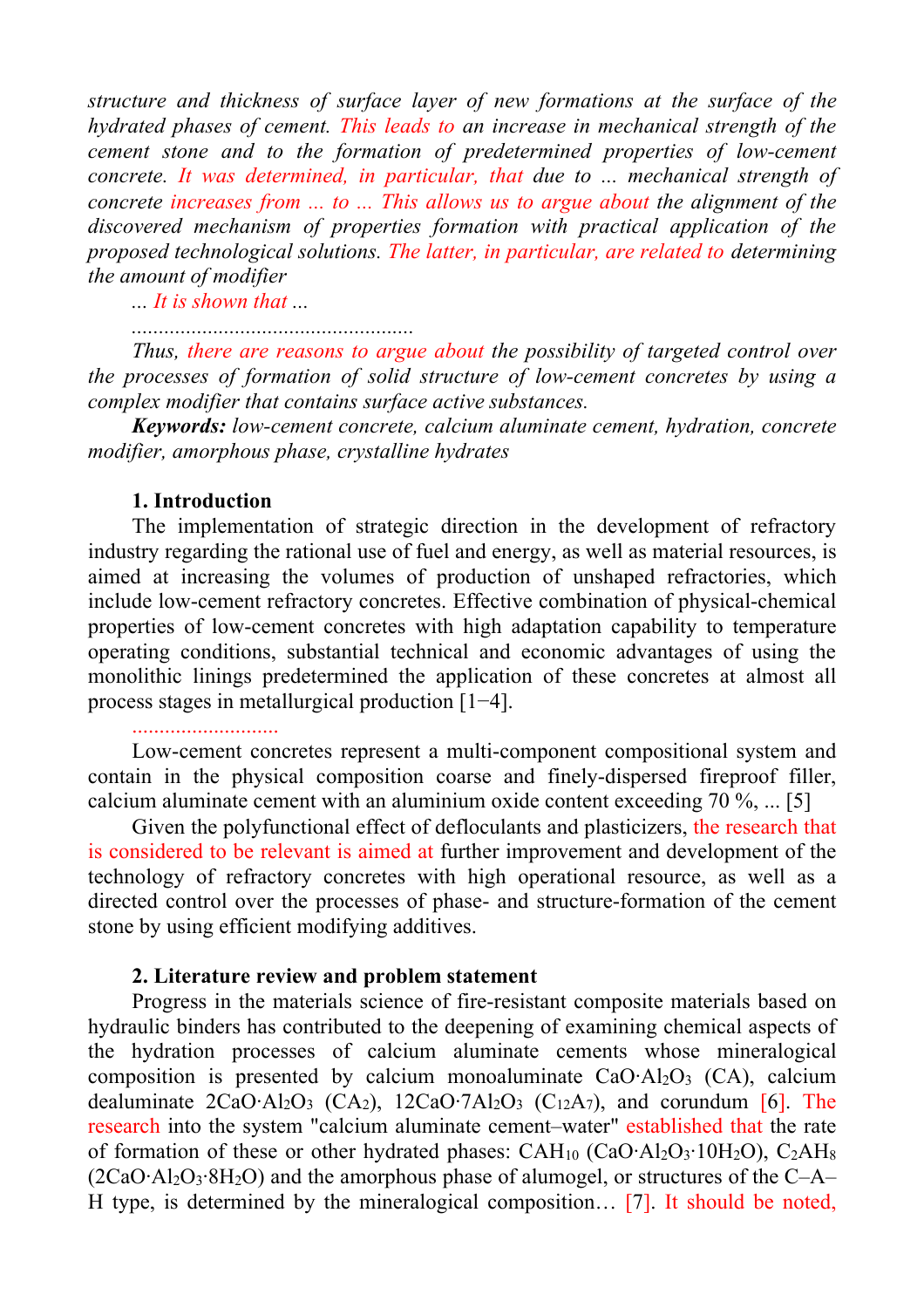however, that the given paper fails to outline thermodynamic conditions for the formation of hydrated phases… This means that the course of the process under conditions of temperatures in the range of…. is not defined. From a practical point of view, it can result in difficulties related to determining the optimal amount of a mixture of deflocating additives. This circumstance is connected to the fact that their introduction to concrete mixtures significantly changes the mechanism and kinetics of processes of hydration of clinker minerals. In order to overcome this problem, in article [8], authors conducted research into effect of deflocating additives on the processes of hydration of calcium aluminate cements. It is shown that due to the established analytical dependences it becomes possible to adjust the content of modifiers to ensure reotechnological characteristics of concrete masses. Despite the practical significance of such results, kinetic patterns of hydration processes were not studied sufficiently enough. This is obviously related to the complexity in determining indicators of the properties of concretes in the process of thermal treatment under conditions of ...

# ...........................

The feasibility of employing hybrid modifiers containing sodium tripolyphosphate is confirmed by the improved rheological properties of concrete masses and by significant improvement in the mechanical strength of concrete [9]. According to the authors of [9], this is predetermined by the formation during calcium aluminate cement hydration in the composition of concretes with limited humidity of the large amount of nanostructures. which are compacted at drying and form a strong frame, destruction of which corresponds to ... However, no appropriate physical-chemical calculations were provided to confirm this hypothesis…

Thus, there is a reason to believe that the lack of certainty in determining the impact of hybrid modifiers on the morphological features and characteristics of structures that are formed with their participation during hydration of calcium aluminate cements necessitates research in this direction.

#### **3. The aim and objectives of the study**

The studies we conducted set the aim of determining features of the processes of hardening and structure-formation of the cement stone with an individual and a complex modifier and the formation, under conditions of thermal treatment, of structure of low-cement corundum concrete, which would enable improvement in the physical and mechanical properties of the composite.

To achieve the set aim, the following tasks have been solved:

– to determine the effect of sodium tripolyphosphate, superplasticizer, and a complex modifier on a change in the character of the processes of setting, phase- and structure-formation of the cement stone at the early stages of hardening at different values of water-cement ratio;

– to establish the features in the formation of microstructure of the thermallytreated corundum concrete containing sodium tripolyphosphate and a complex modifier, in the relationship with physical and mechanical indicators of the concrete properties.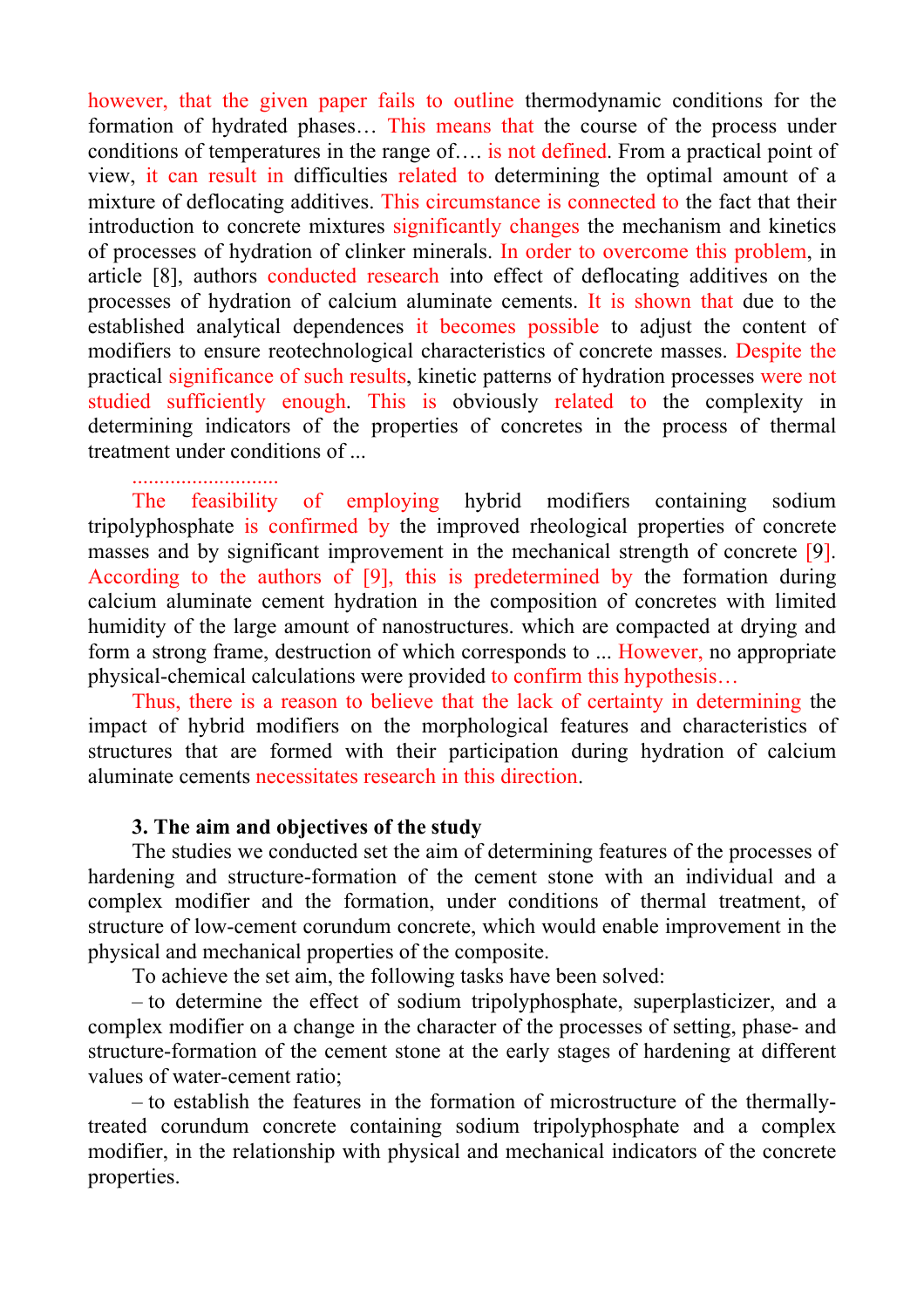## **4. Materials and methods for examining effect of modifiers on the processes of hardening of cement slurry, microstructure, and properties of low-cement corundum concrete**

#### **4. 1. The studied materials and equipment used in the experiment**

The study was carried out using the calcium aluminate cement "Gorkal-70" and modifies – surface active substances (SAS): sodium tripolyphosphate (STPP), superplasticizer of organic origin S-3 (Polyplast, Russia), and integrated defloculant containing STPP and S-3.

A study of morphological characteristics of particles, phase composition and structure of the cement stone was carried out using an X-ray phase analysis (diffractometer DRON-3), electron microscopy (electronic microscope "REM-106I"), and infrared spectroscopy (spectrophotometer Spectrum One (Perkin Elmer)).

Experimental samples of concrete were prepared from concrete mixtures containing 75 % of electrocorundum, fractions  $6-0.063$  mm  $(6-3$  mm  $-18$ %,  $3-0.063$  mm  $-57\%$ ), and 25% of matrix component (electrocorundum  $-71\%$ , cement – 29 %). Components of the concrete mixture were wetted to a humidity of 5.0–5.2 % and then the mass was agitated for 4 min. Additives were introduced as a water solution, calculated as  $STPP$  – mass of the concrete mixture,  $C-3$  – per mass of cement.

Experimental samples, cubes with an edge of 50 mm, were fabricated using the method of vibrational shaping, which, after hardening in the air for 3 days, were thermally treated at 110 °C (24 h) and temperature 1550 °C (aging  $-5$  hrs.). Studying the microstructure of concrete was conducted using a polarization microscope (MIN-8).

#### **4. 2. Technique for determining indicators of the properties of samples**

An indirect estimation of effect of modifiers on the kinetics of cement hardening at a water-cement ratio (W/C) of 0.31 and 0.27 was performed by the results of determining time of setting on the Vick's device, registering in time the depth of the needle's device immersion into the cement slurry. Determining the influence of modifiers on the hardening of cement stone at the early stages was carried out on the samples of cement with a W/C ratio of 0.31, 0.27, and 0.2.

Basic indicators for the properties of concrete samples that were determined in the course of experiment were: apparent density  $(\rho)$ , open porosity  $(\Pi)$ , limit of strength at compression  $(\sigma)$ .

Determining the apparent density was carried out according to the following procedure: ...

……………………………………

……………………………

Determining the open density was conducted according to the following procedure: ...

…………………………… In order to determine the limit of strength at compression, we employed…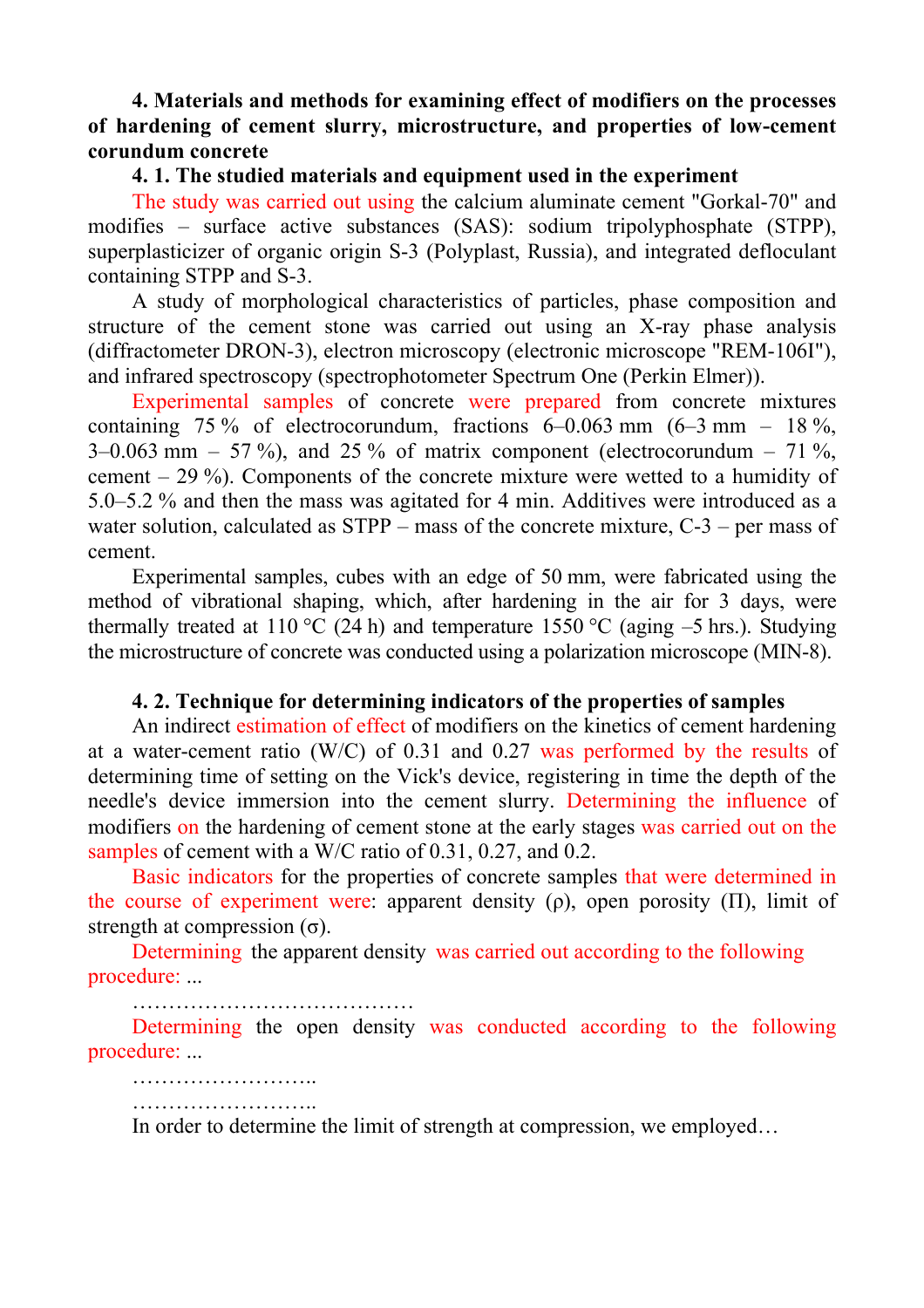#### **5. Results of examining the indicators of properties of the concrete samples**

Results of determining the time of setting of the cement slurry (W/C 0.31) depending on the type of modifier (STPP and S-3) and its amount are given in Table 1.

Table 1

Influence of surface active substances on spreading index and setting time of cement slurry

| No.         | Type and amount of modifier, $\%$ |       | Setting time, h-min |                     |  |
|-------------|-----------------------------------|-------|---------------------|---------------------|--|
|             | <b>STPP</b>                       | $S-3$ | start               | finish              |  |
|             |                                   |       | $2 - 21$            | $4 - 19$            |  |
|             |                                   |       |                     |                     |  |
| റ           | 0.15                              |       | $\frac{0-35}{0-05}$ | $\frac{6-39}{1-33}$ |  |
|             |                                   |       |                     |                     |  |
| $\mathbf 2$ |                                   | 0.05  | $2 - 17$            | $\frac{7-03}{2-10}$ |  |
|             |                                   |       | $0 - 09$            |                     |  |
|             | 0.15                              | 0.05  | $0 - 12$            | 4–40                |  |
|             |                                   |       | $0 - 07$            | 1–40                |  |

*Note: numerator – W/C 0.31; denominator – W/C 0.27*

It should be noted that the integrated modifier, when compared with an individual additive of STPPN and S-3, accelerates by 1.4–1.5 times the period of setting finish. At a decrease in W/C to 0.27 due the deflocating action of modifiers and dilution of the cement slurry [23] by the degree of accelerating action on the time of setting, the additives can be arranged in the following series  $S-3\rightarrow$ complex modifier→STPP (Table 1).

By the experimental data on determining the setting rate of cement slurry, we selected periods, which correspond to the depth of immersion into the cement slurry of the Vick's device needle at 10 mm, 20 mm, 30 mm, and 38–39 mm (Fig. 1).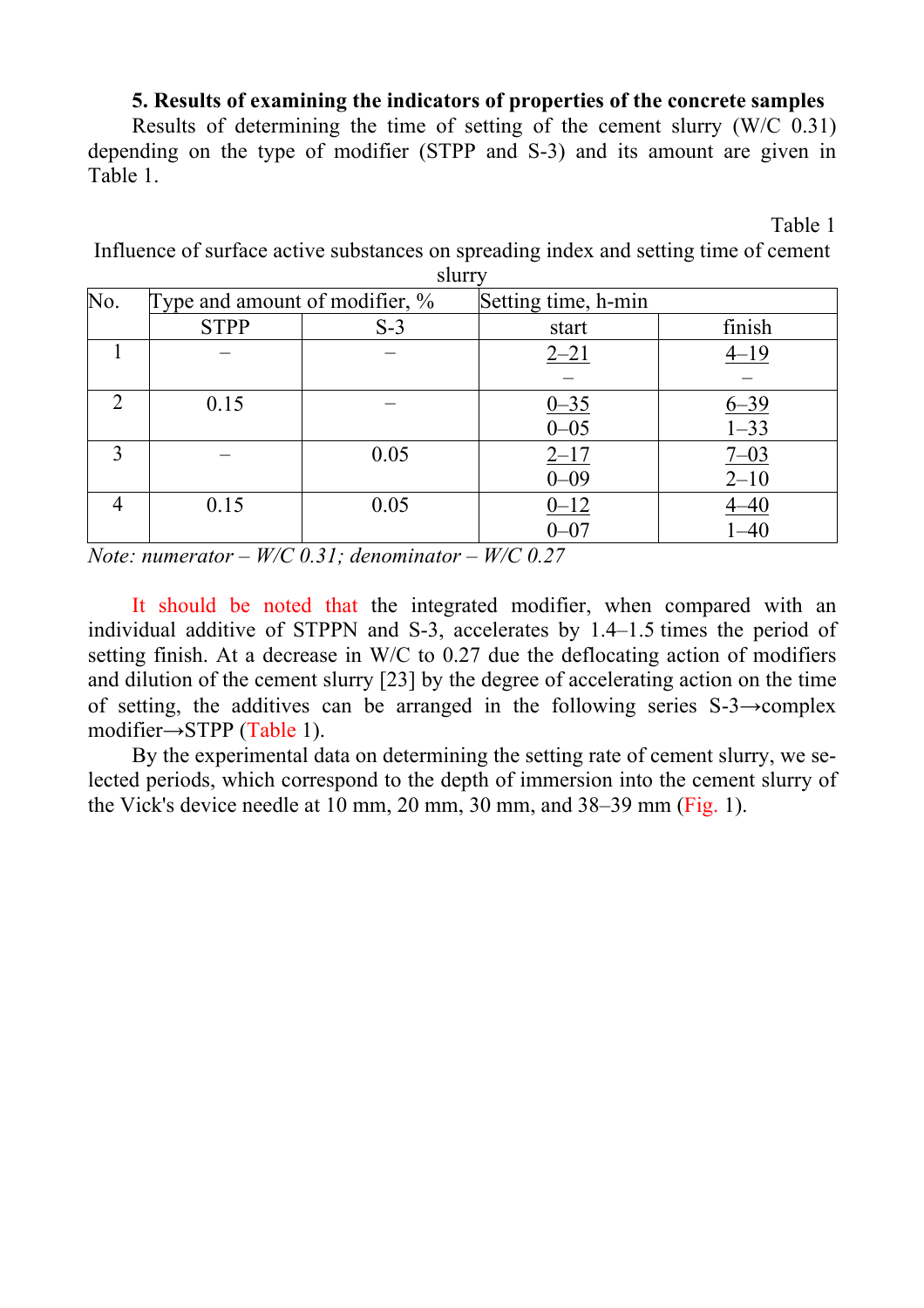

Fig. 1. Kinetics of the cement hardening: 1 – without additives; 2, 4 – with STPP; 3, 5 – with a complex modifier; 1, 2,  $3 - W/C$  0.31; 4,  $5 - W/C$  0.27

Attention should be paid to the fact that the first period of the cement slurry setting (depth of the neddle's immersion  $-10$  mm) is characterized by a sharp rise in the curves and at a W/C of 0.31 lasts for 196 min.; 55 min., and 20 min. for cement without additives (Fig. 1, curve 1), with an STPP additive (Fig. 1, curve 2), and a complex modifier (Fig. 1, curve 3), respectively. Slowing down the processes of hydration and setting of the modified slurry at a W/C of 0.31 distinguishes the second and third periods (Fig. 1 curves 2 and 3) that correspond to the depth of needle's immersion at 20 mm and 30 mm.

…………………………………………………………………………………… …………………………………………………………………………………… ………………………………………………………………………………

Results of determining mechanical strength of the samples of cement stone at the early stages of hardening with a W/C of 0.31, 0.27, and the samples shaped by vibration with a W/C of 0.2, are shown in Fig. 2.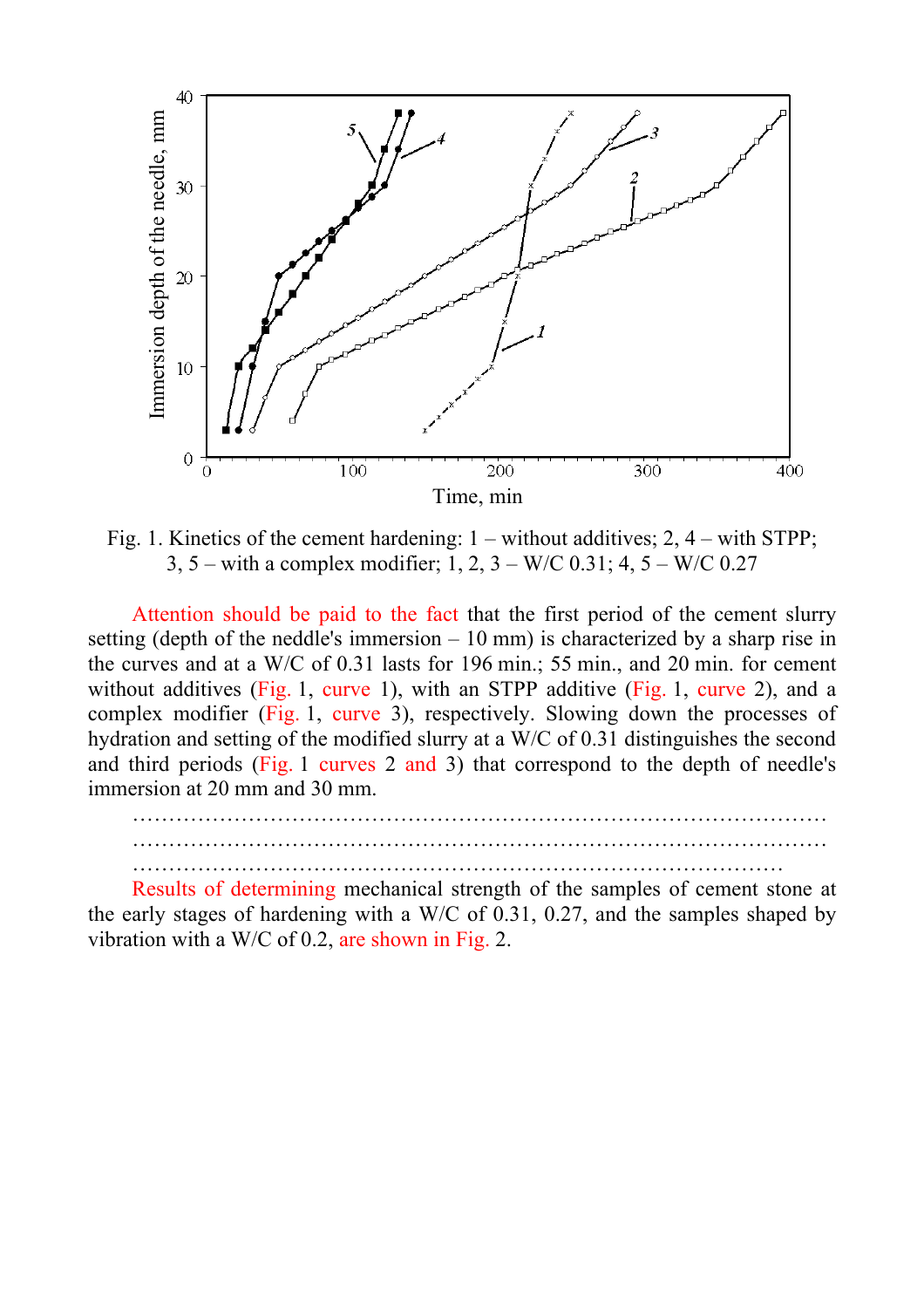

Fig. 2. Effect of W/C and modifiers on strength of the samples at the early stages of hardening of cement stone

As can be seen from Fig. 2, at a W/C of 0.31, strength of the samples with modifiers after 3 days and 7 days is practically on the same level within a range of  $44.4 - 47.5$  N/mm<sup>2</sup>, but after 28 days the strength of cement stone with the complex modifier is 1.4 times lower than that in the samples with STPP, and without modifiers.

…………………………………………………………………………………… ……………………………………………………………………………………

Results of the X-ray phase analysis of cement stone with a W/C of 0.31 and 0.2 at the age of 3 days are shown in Fig. 3.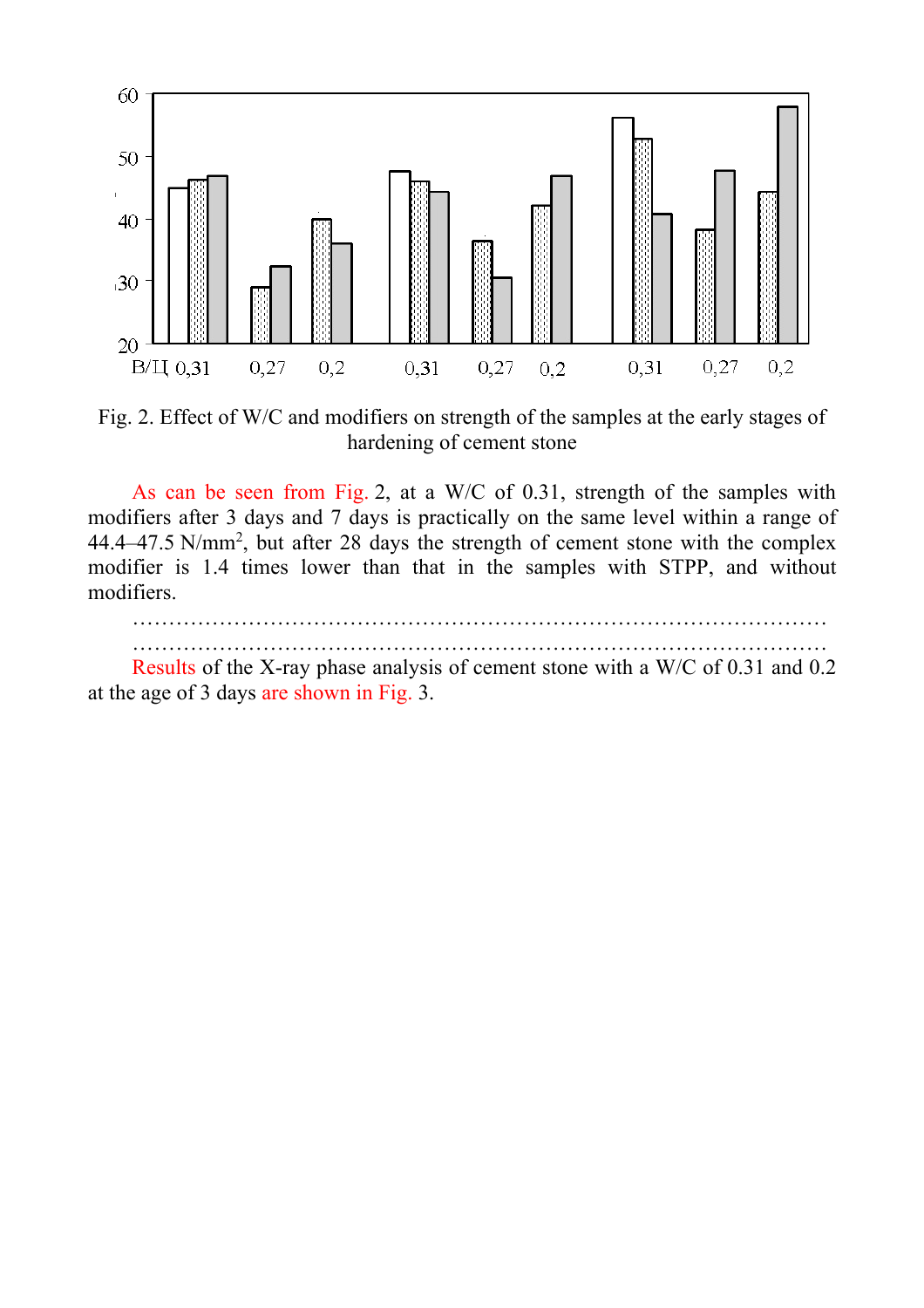| \n\n $\frac{1}{5}$ \n | \n\n $\frac{1}{5}$ \n | \n\n $\frac{1}{5}$ \n | \n\n $\frac{1}{5}$ \n | \n\n $\frac{1}{5}$ \n | \n\n $\frac{1}{5}$ \n | \n\n $\frac{1}{5}$ \n | \n\n $\frac{1}{5}$ \n | \n\n $\frac{1}{5}$ \n | \n\n $\frac{1}{5}$ \n | \n\n $\frac{1}{5}$ \n | \n\n $\frac{1}{5}$ \n | \n\n $\frac{1}{5}$ \n | \n\n $\frac{1}{5}$ \n | \n\n $\frac{1}{5}$ \n | \n\n $\frac{1}{5}$ \n | \n\n $\frac{1}{5}$ \n | \n\n $\frac{1}{5}$ \n | \n\n $\frac{1}{5}$ \n | \n\n $\frac{1}{5}$ \n | \n\n $\frac{1}{5}$ \n | \n\n $\frac{1}{5}$ \n | \n\n $\frac{1}{5}$ \n | \n\n $\frac{1}{5}$ \n | \n\n $\frac{1}{5}$ \n | \n\n $\frac{1}{5}$ \n | \n\n $\frac{1}{5}$ \n | \n\n $\frac{1}{5}$ \n | \n\n $\frac{1}{5}$ \n | \n\n $\frac{1}{5}$ \n | \n\n $\frac{1}{5}$ \n | \n\n $\frac{1}{5}$ \n | \n\n $\frac{1}{5}$ \n | \n\n $\frac{1}{5}$ \n | \n\n $\frac{1}{5}$ \n | \n\n $\frac{1}{5}$ \n | \n\n $\frac{1}{5}$ \n | \n\n $\frac{1}{5}$ \n |
|-----------------------|-----------------------|-----------------------|-----------------------|-----------------------|-----------------------|-----------------------|-----------------------|-----------------------|-----------------------|-----------------------|-----------------------|-----------------------|-----------------------|-----------------------|-----------------------|-----------------------|-----------------------|-----------------------|-----------------------|-----------------------|-----------------------|-----------------------|-----------------------|-----------------------|-----------------------|-----------------------|-----------------------|-----------------------|-----------------------|-----------------------|-----------------------|-----------------------|-----------------------|-----------------------|-----------------------|-----------------------|-----------------------|
|-----------------------|-----------------------|-----------------------|-----------------------|-----------------------|-----------------------|-----------------------|-----------------------|-----------------------|-----------------------|-----------------------|-----------------------|-----------------------|-----------------------|-----------------------|-----------------------|-----------------------|-----------------------|-----------------------|-----------------------|-----------------------|-----------------------|-----------------------|-----------------------|-----------------------|-----------------------|-----------------------|-----------------------|-----------------------|-----------------------|-----------------------|-----------------------|-----------------------|-----------------------|-----------------------|-----------------------|-----------------------|-----------------------|

Fig. 3. Diffractograms of cement stone at the age of 3 days: 1, 2, 3 – W/C 0.31;  $4, 5 - W/C$  0.2; 1 – without an additive; 2, 4 – with STPP; 3, 5 – with a complex modifier;  $\circ -\alpha - Al_2O_3$ ;  $\Delta - CA$ ;  $\Box - CA_2$ ;  $\blacktriangle - CAH_{10}$ ;  $\blacktriangleright$  –  $C_2AH_8$ ;  $\blacktriangleright$  –  $AH_3$ ;  $\Diamond$  – СзАН<sub>6</sub>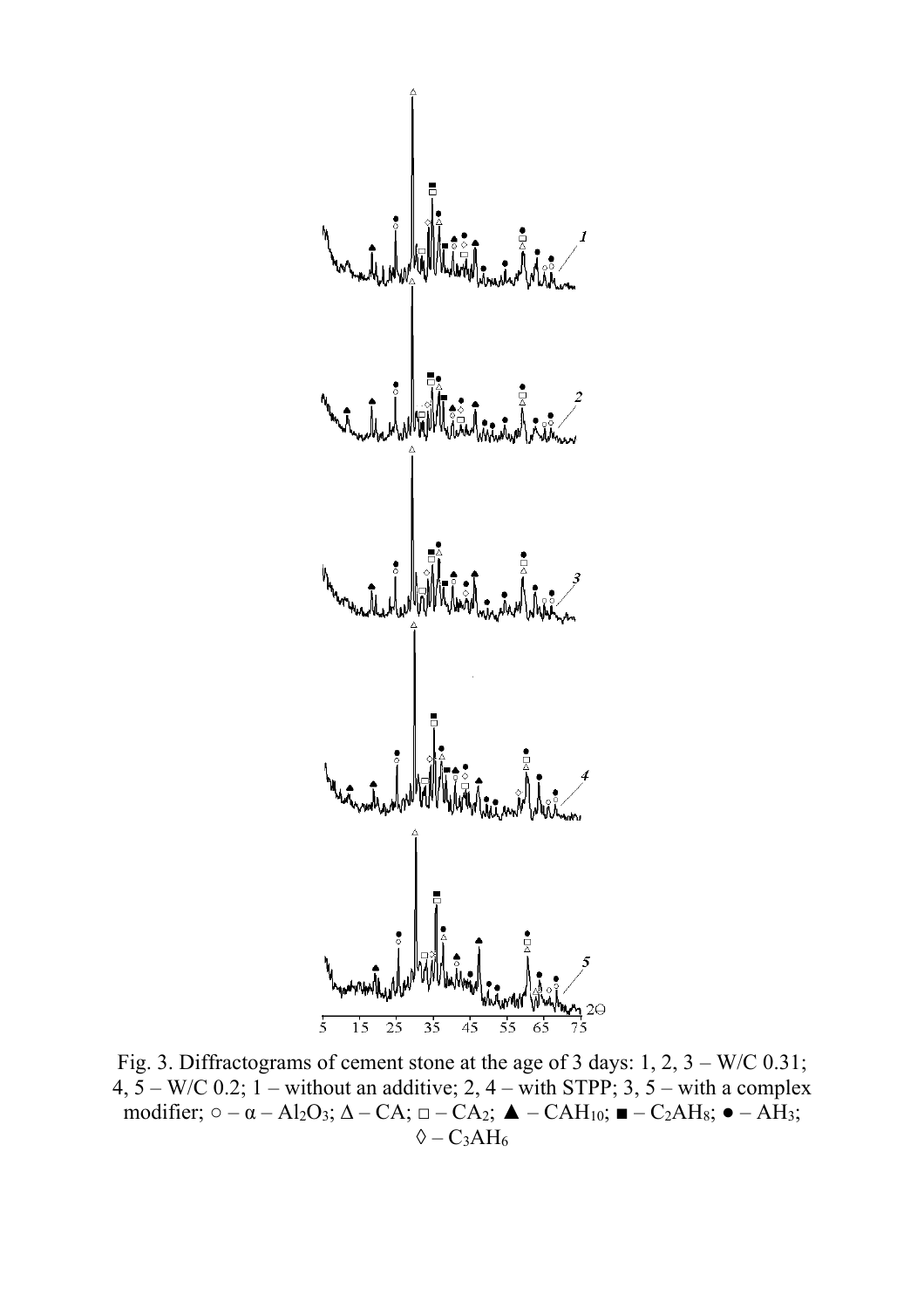Special attention should be paid to the fact that at a decrease in W/C the intensity of peaks of starting phases  $(CA, CA_2)$  and  $CAH_{10}$  of the modified cement (Fig. 3, lines 2–5) reduces due to the formation of  $C_2AH_8$  and a significant amount of  $AH<sub>3</sub>$ .



Using results of the IR-spectroscopy (Fig. 4), we determined absorption bands in the region of frequencies  $3680 - 3460$  cm<sup>-1</sup>, 2930–2850 cm<sup>-1</sup>, 1640–1400 cm<sup>-1</sup> corresponding to the valency oscillations of the OH hydroxyl groups, methylene groups, and to the deformation fluctuations of molecular water (H-O-H), as well as in the frequency range of  $1370-1420$  cm<sup>-1</sup>, corresponding to the carbonate complexes.



Fig. 4. Infrared spectra of cement stone at the age of 3 days: 1 – without a modifier (W/C 0.31);  $2 - \text{with STPP (W/C 0.2)}$ ;  $3 - \text{with a complex modifier (W/C 0.2)}$ 

Special emphasis when studying spectrum, shown in Fig. 4, should be placed on the frequency range of  $900-1500$  cm<sup>-1</sup>, which corresponds to the deformation fluctuations of the AlO–OH bonds in the alumogel Al (OH)3.

…………………………………………………………………………………… …………………………………………………………………………………… ……………………………………………………………………………………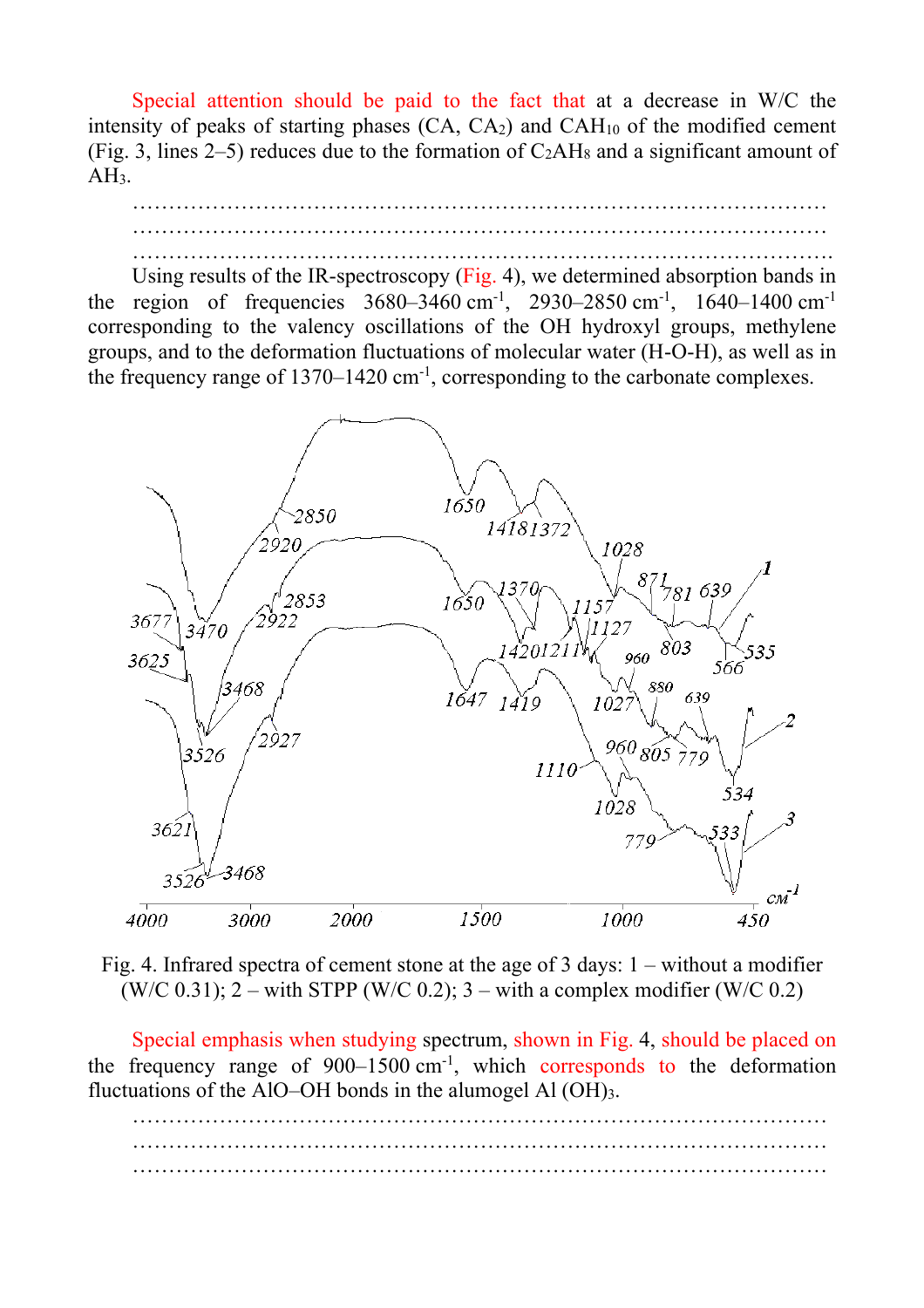Electron-microscopic images of the fracture of samples of the modified cement stone (W/C 0.2) at the age of 3 days (Fig. 5) illustrate the formation of a zeolite structure; in the case of modifier with STPP (Fig. 5, *a*), it is distributed along the plane and is characterized by new formations with a thickness and a length of 9‒11 nm and 80–100 nm, respectively. A generalization of this fact can be formulated in the form of the following thesis  $-$  the complex modifier provides structures with volume and a denser character (Fig. 5, *b*), which is associated with the rearrangement of polymeric structures of molecules of different structure of STPP and superplasticizer S-3.





Fig. 5. Microphotographs of cement stone:  $a$  – with STPP;  $b$  – with a complex modifier

Special features in the action of modifiers on microstructure of the cement stone define their impact on a change in the indicators of properties (Table 2) and microstructure of low-cement corundum concrete after firing (Fig. 6).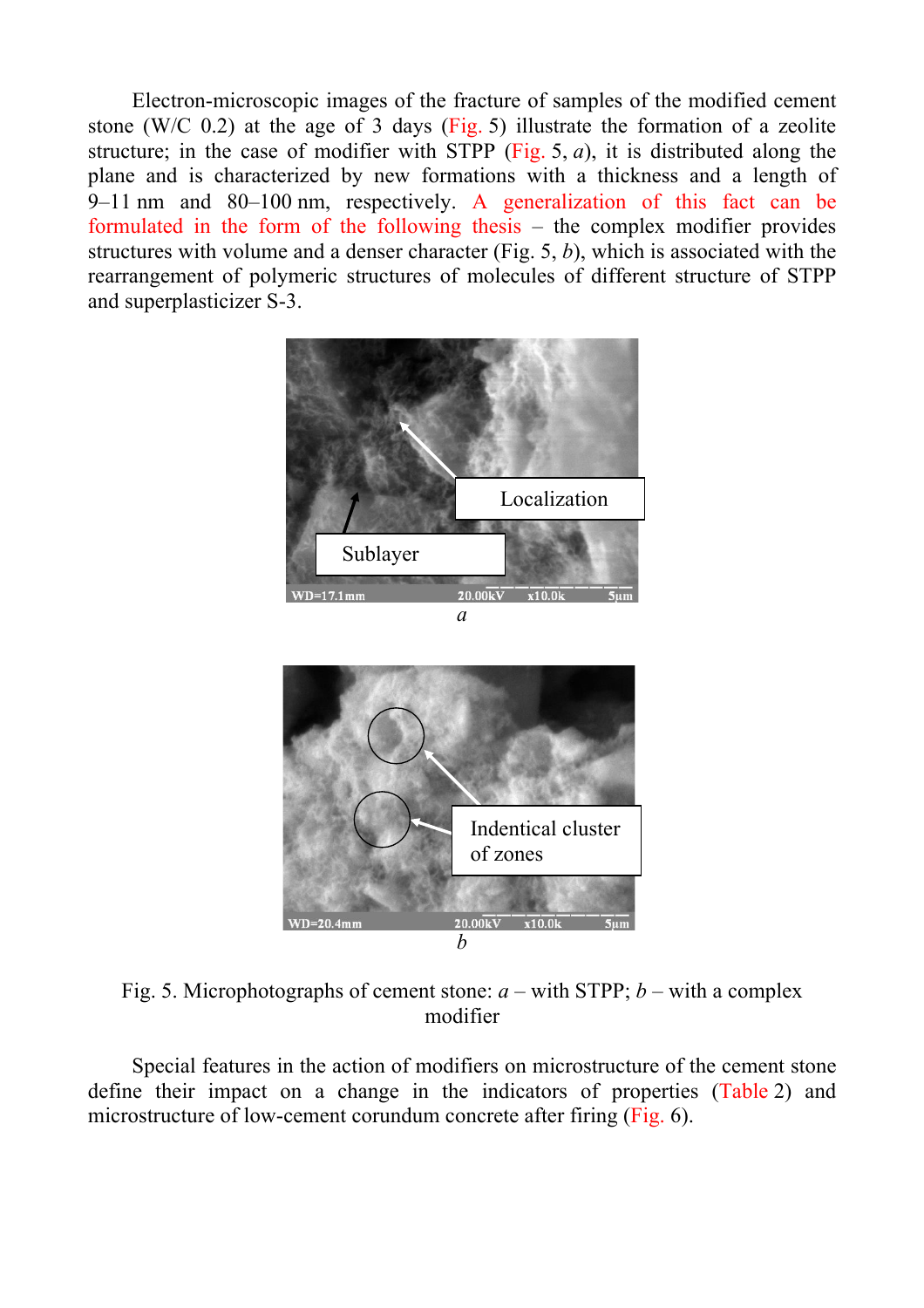## Table 2

| Content of     |       | Strength limit at compaction, |        | Indicators of properties after |                            |                              |
|----------------|-------|-------------------------------|--------|--------------------------------|----------------------------|------------------------------|
| modifier, $\%$ |       | $N/mm^2$ , at hardening for   |        | thermal treatment              |                            |                              |
| <b>STPP</b>    | $S-3$ | $1$ day                       | 3 days | $\Pi$ , %                      | $\rho$ , g/cm <sup>3</sup> | $\sigma$ , N/mm <sup>2</sup> |
| 0.15           |       | 20.5                          | 30.8   | 11.91                          | 3.19                       | $\frac{39.5}{146.7}$         |
|                |       |                               |        | 12.88                          | 3.37                       |                              |
| 0.15           | 0.05  | 18.7                          | 38.6   | 12.35                          | 3.24                       | 47.3                         |
|                |       |                               |        | 13.68                          | 3.33                       | 185.9                        |

Effect of modifiers on the properties of low-cement corundum fire-resistant con

*Note: numerator – temperature 110 °C; denominator – 1550 °C*



*a*



Fig. 6. Microstructure of low-cement corundum concrete after firing at 1550 °C (magnification  $\times$ 50 times): *a* – with addition of STPP; *b* – with complex additive; black color indicates pores

Based on these results, we can state the presence of an interesting pattern related to the formation of microstructure. In particular, the microstructure of concrete with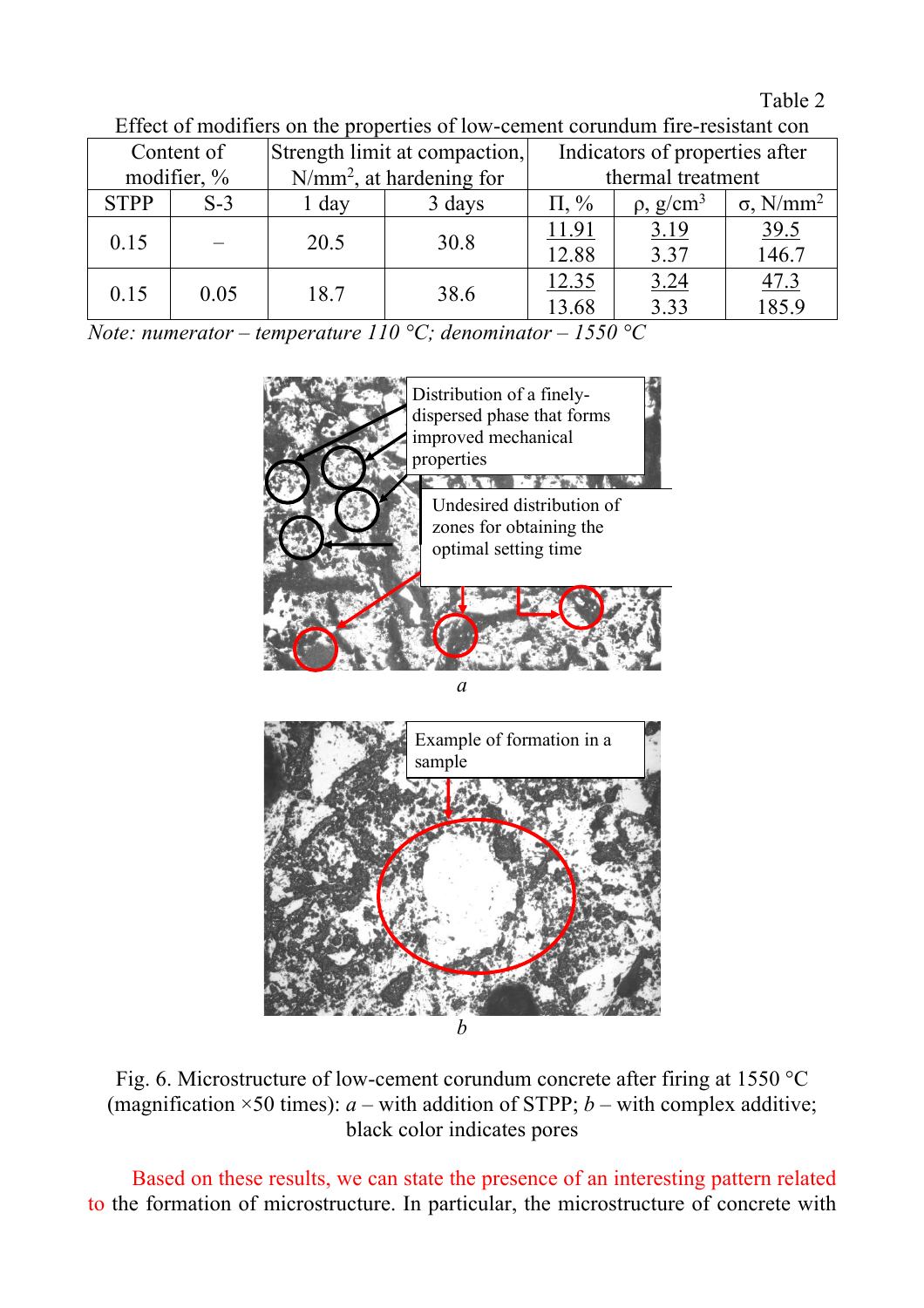the addition of STPP (Fig. 6, *a*) is represented mainly by small capillary microcracks in the branch-shaped form with a width of  $50-90 \mu m$ , and by an insignificant number of isolated round-shaped pores the size of  $90-180 \mu m$  (in some places, up to  $360 \mu m$ ). In this case, concrete with the complex modifier (Fig. 6, *b*) is distinguished by the fineporous structure, homogeneous in shape with micropores of size that on average is 2.5 times less than the previous one (its absolute value, as derived from Fig. 6, *b*, is in the range of  $18-90 \text{ }\mu\text{m}$ ).

## **6. Discussion of results of research into effect of modifiers on the processes of hydration, phase- and structure-formation of the cement stone**

When determining effectiveness of the complex modifier on the process of setting, as follows from the obtained results (Table 1 and Fig. 1), it is logical to extend the time of completion of the modified cement setting. This is predetermined by the dispergating action of STPP and the formation of adsorption layers on the surface of clinker minerals that inhibit diffusion processes in the ions of hydroxyls and the formation of crystalline hydrates. It should be noted that the presence of the SAS additives leads to ... Obviously, such a mechanism of the SAS inpact is the very factor in controlling the process due to which the complex modifier contributes to reducing the second period by ... %. However, at the same time, this mechanism adversely affects duration of the third period in setting.

In this sense, of special interest is the interpretation of results of the X-ray phase analysis and infrared spectroscopy, shown in Fig. 3, which confirms the fact of establishing a reduction in W/C. This testifies to the formation of amorphous phases, in particular, САН and САРН, which cannot be identified using the method of an X-ray phase analysis [22].

In order to prove this argument, it will suffice to carefully investigate absorption bands in the frequency region of 1370–1420 cm<sup>-1</sup>. Moreover, comparing the intensity, half-width, and the degree of diffusion of bands of the spectra of samples testifies to the depth of the course of hydration processes. This means that taking this fact into account opens up the possibility to effectively control properties of the stone under actual industrial conditions.

Comparing the time of setting and the duration of periods of the modified cement hardening with a different W/C indicates acceleration of the setting processes of cement slurry. This does not disagree with practical data, well known from papers [7, 13], whose authors also attribute a change in the process duration to the formation in the composition of concrete the less stable compounds, in particular over the third interval of setting time. However, in contrast to the research results published in [7, 13], obtained data on the effect of STPP and the complex modifier on the process of setting allow us to argue about the following:

– the main regulator of the process is not so much the formation of a significant quantity of nanostructures but rather the deflocculating action of modifiers and the dilution of cement slurry;

– considerable effect on the process is exerted mainly by the correct arrangement of additives in the series S-3→complex modifier→STPP.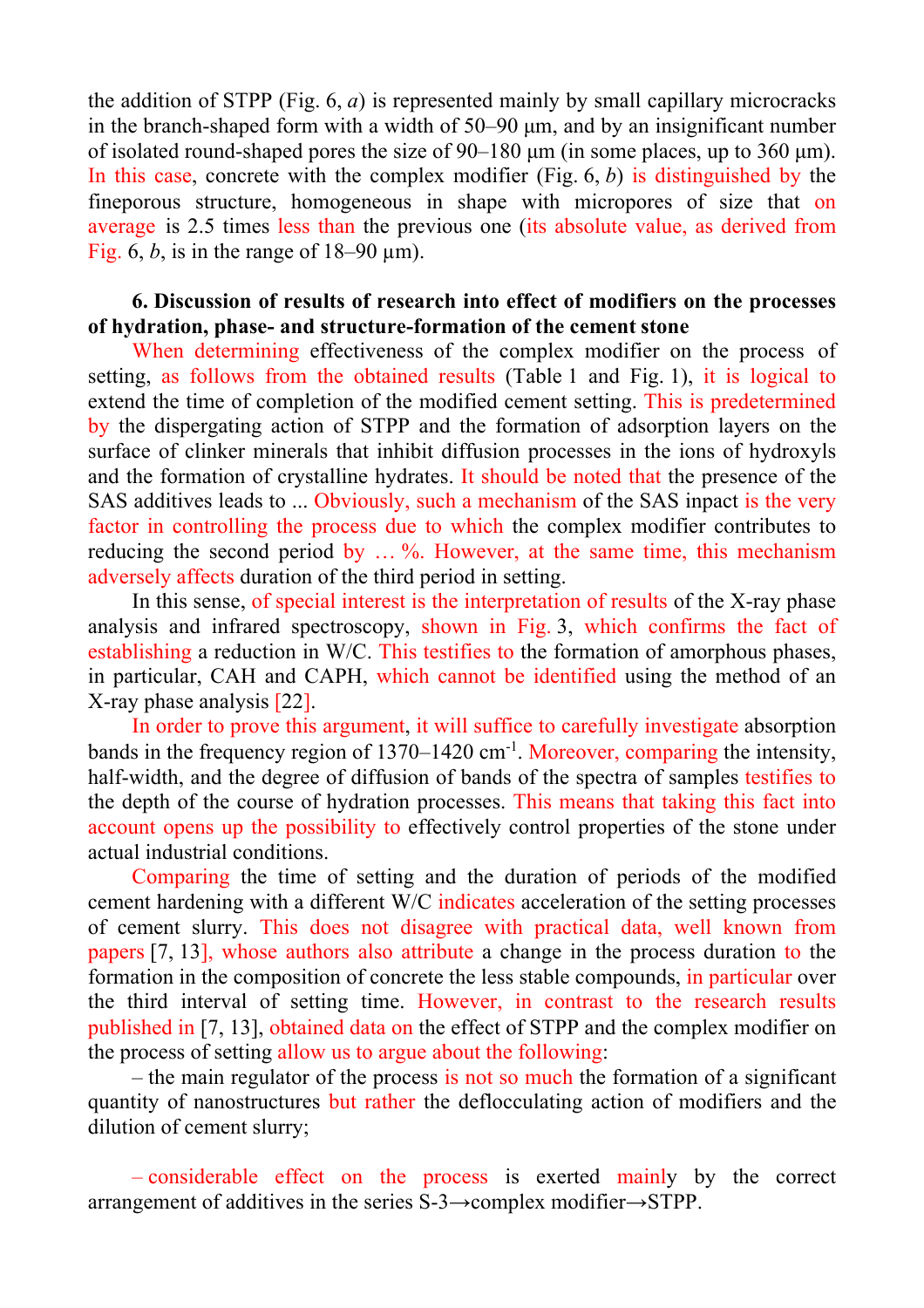Such conclusions can be considered expedient from a practical point of view as they substantiate the approach to determining the required amount of a modifier. From a theoretical point of view, they make it possible to argue about defining the mechanism of hydration processes, which constitute certain benefits of present research. However, it is impossible not to note that the results of determining … (Fig. 2) point out an ambiguous impact of the modifiers on a change in mechanical strength. This is evident in the first place, in ... Such uncertainty imposes some constraints on the application of results obtained, which can be interpreted as the short-comings of the given study. The inability to remove specified limitations within the framework of present study gives rise to a potentially interesting direction for the further research. It could be aimed, in particular, at detecting the moment at which a decline in the properties occurs. Such a detection will make it possible to explore the microstructural transformations that start to take place at this time, as well as to determine input variables of the process, which significantly influence the onset of "negative" transformation.

## **7. Conclusions**

1. The research we conducted established special features of spatial orientation and density of nanostructures on the surface of hydrated minerals that ... Based on this, it can be argued that ... Sodium tripolyphosphate, superplasticizer, and a complex modifier significantly affect a change in the character of processes of setting, phase- and structure-formation of the cement stone at the early stages of hardening. This is evident in ...

2. The features of microstructure formation of the thermally-treated low-cement corundum concrete that contains sodium tripolyphosphate and the complex modifier are the following: ... Due to such mechanism, which was established based on ..., mechanical strength of the cement stone increases from… to ... Compared to ... this allows us to argue about the effectiveness of using a modifier under the following technological modes: ... This testifies to the possibility of targeted control over the processes of formation of solid structure of low-cement concretes by using a complex modifier, which contains surface active substances.

#### **Література**

1. Примаченко, В. В., Мартыненко, В. В., Бабкина, Л. А., Солошенко, Л. Н. (2003). Алюмосиликатные низкоцементные бетоны для футеровок элементов металлургических агрегатов. Металлургия и горнорудная промышленность, 5, 64–66.

2. Егоров, И. В. (2006). Опыт эксплуатации неформованных огнеупорных материалов и изделий производства ООО "Кералит" в теплових агрегатах черной металлургии. Новые огнеупоры, 7, 12–18.

3. Мигаль, В. П., Маргашвили, А. П., Скурихин, В. В., Русакова, Г. В., Алексеев, П. Е. (2009). Неформованные огнеупорные материалы для

металлургической промышленности. Огнеупоры и техническая керамика, 4- 5, 27–33.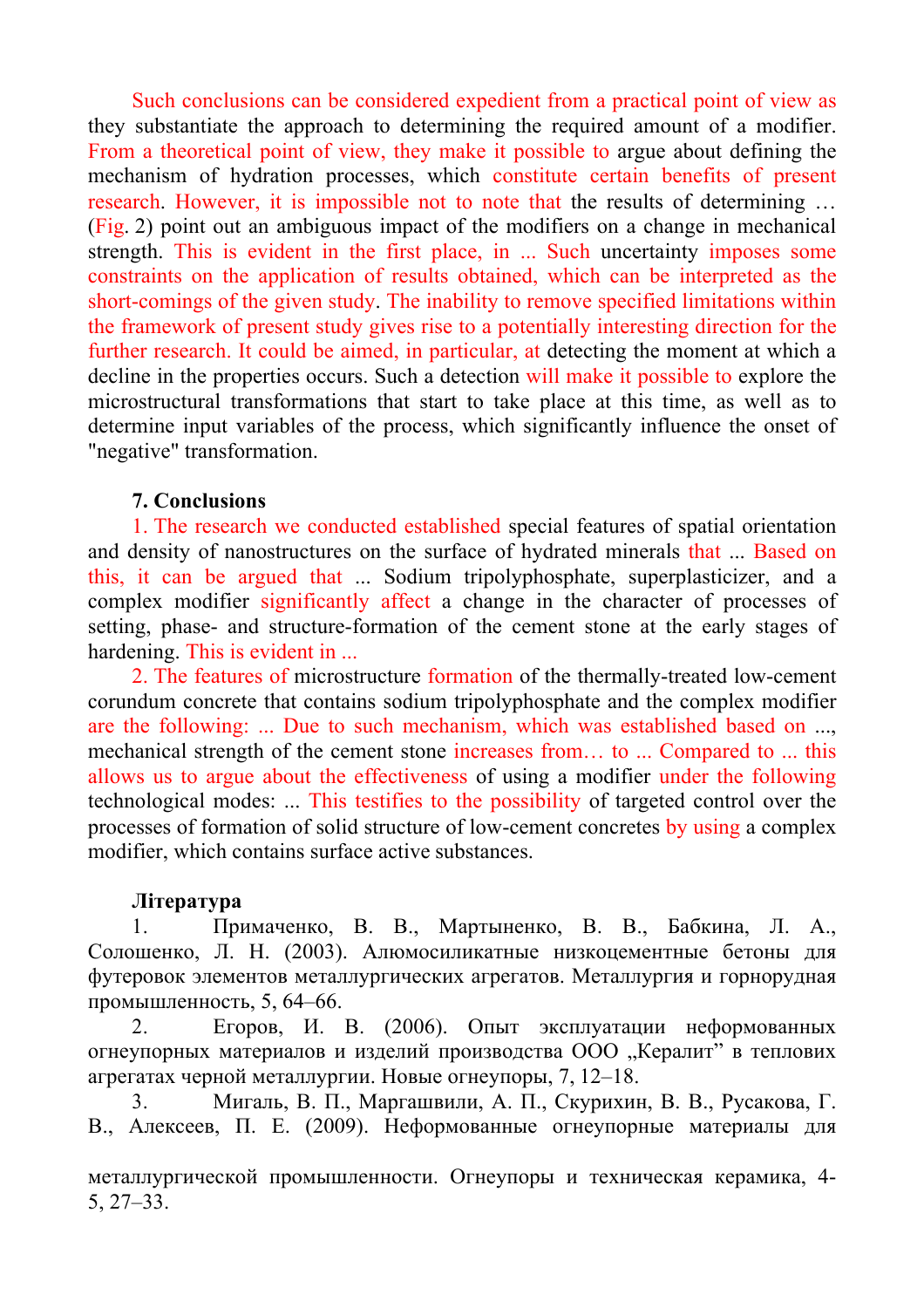4. Мигаль, В. П., Скурихин, В. В., Булин, В. В. (2011). Неформованные огнеупоры, выпускаемые ОАО «Боровичский комбинат огнеупоров». Новые огнеупоры, 10, 11–14.

5. Пивинский, Ю. Е. (2005). Неформованные огнеупоры. Т. 1. Кн. 1. Общие вопросы технологии. М.: Теплоенергетик, 448.

6. Mathieu, A. (1993). Aluminous cement with high alumina content and chemical binders. The engineering and use of monolithic refractorie South Africa.

7. Parr, C., Revais, C., Valdelievre, B., Namba, A. (2000). The effect of ambient temperature upon the placing properties of deflocculated castables. Presented at TARJ Conference. Japan.

8. Parr, C., Assis, G., Fryda, H., Liyama, M., Borovsky, A (2010). The effect of environmental temperature conditions on the rheology of deflocculated refractory castable. Presented at Annual de Materias Primas, Montaje y Maquinaria de Refractarios." organizado por ANFRE.

9. Nilforoushan, M. R., Talebiaan, N. (2007). The Hydration Products of a Refractory Calcium Aluminate Cement at Low Temperatures. J. Chem. Chem. Eng., 26, 2, 71–76.

10. Payne, D. R., Sharp, J. H. (1989). The Nature of the gel phase in calcium aluminate cements, the microstructure and chemistry of cement and concrete. Presented at Aberdeen, Scotland.

11. Cuney, T. (1998). Chemical Preparation of the Binary Coumpouns in the CaO-Al2O3 System by Self Propagating Combustion Synthesis. J. Amer. Ceram. Soc., 81, 9, 2853.

12. Scrivener, K. L. (2001). Historical and Present Day Application of Calcium Aluminate Cements. In Proc. of the 11th International Conference on Calcium Aluminate Cement. Edinburgh, Scotland.

13. Antonovic, V., Pundiene, I., Stonys, R., Cesniene, J., Keriene, J. (2010). A review of the possible applications of nanotechnology in refractory concrete. Journal of civil engineering and management, 16(4), 595–602.

14. Fryda, H., Scrivener, K., Bier, Th., Espinosa, B. (1997). Relation between setting properties of low cement castables and interactions within the binder system (CAC-Fillers-Additives-Water). J. Amer. Ceram. Soc., 3, 1315–1323.

15. Пивинский, Ю. Е., Ермак, Ю. Н., Череватова, А. В., Шаповалов, Н. А. (2003). О влиянии разжижающих добавок на реотехнологические свойства ВКВС боксита. Новые огнеупоры, 5, 91–97.

16. Кащеев, И. Д., Земляной, К. Г. (2012). Влияние различных ПАВ на свойства алюмосиликатного бетона. Новые огнеупоры, 7, 29–31.

17. Хоммер, Х., Вутц, К., Зайерль, Й. (2007). Применение поликарбоксилатных эфиров в качестве дефлокулянтов в огнеупорных бетонах. Огнеупоры и техническая керамика, 12, 43–47.

18. Кащеев, И. Д., Земляной, К. Г. (2005). Регуляторы реологических свойств неформованных огнеупоров. Новые огнеупоры, 9, 44–48.

19. Пивинский, Ю. Е., Дякин, Пав. В., Дякин, П. В. (2004). Диспергирующие (дефлокулирующие) глиноземы. Новые огнеупоры, 3, 29–38.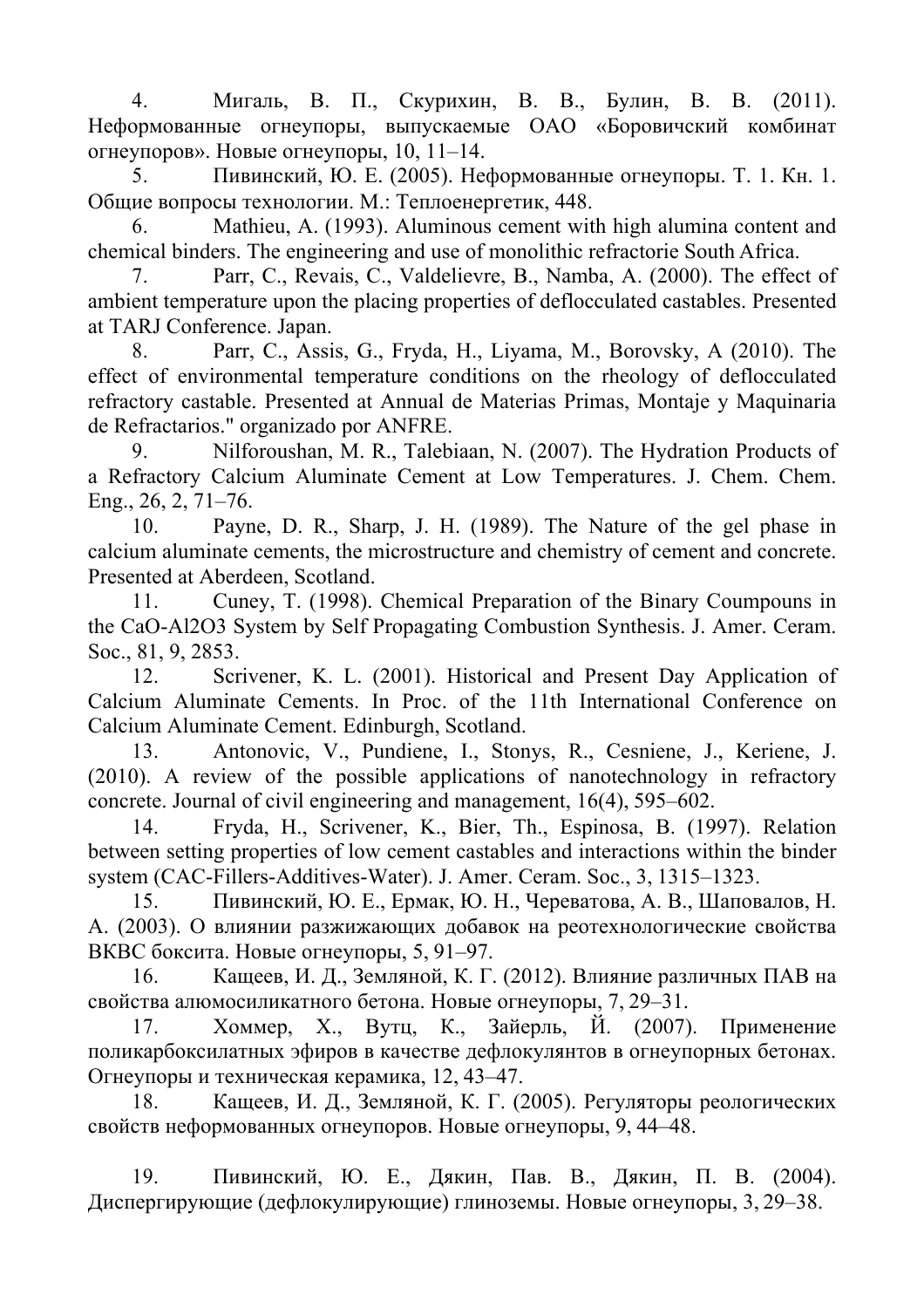20. Myhre, B., Hundere, Aase M. (1997). Substitution of reactive alumina with microsilica in low cement and ultra low cement castables. Part I: Properties Related to Installation and Demoulding,  $4 - 7$ ,  $91 - 100$ .

21. Песчанская, В. В., Макарова, А. С., Питак, Я. Н. (2013). Низкоцементный корундовый бетон с модифицированным матричным компонентом. Огнеупоры и техническая керамика, 3-4, 16–21.

22. Brown, P. W., Shi, D., Ma, W., Bothe, J., Gruczcinski, E., Dumm, J., Gulick, J., Dudenhoefer, R. (1993). Report on Advanced civil engineering materials based on inorganic polymers. Washington. Available at: http://www.dtic.mil/dtic/tr/fulltext/u2/a270837.pdf.

23. Песчанская, В. В., Наумов, О. С., Голуб, І. В., Макарова, Г. С., Пітак, Я. М. (2011). Вплив поверхнево-активних речовин на дефлокуляцію алюмінаткальцієвого цементу. Вісник НТУ "ХПІ", 48, 72-77.

24. Кузнецова, Т. В., Талабер, Й. (1988). Глиноземистый цемент. М.: Стройиздат, 272.

## **References**

1. Primatchenko, V. V, Martynenko, V. V, Babkin, L. A, Soloshenko, L. N. (2003). Alyumosilicatnye nizkotsementnye bet ony dlya futerovock elementov metalurgicheskikh agregatov. Metalurgiya i gornorudnaya promyshlenost, 5, 64–66.

2. Egorov, I. V. (2006). Opyt ekspluatatsii neformovannykh ogneupornykh materialov i izdelii proizvodstva OOO "Keralit" v teplovykh agregatakh chernoy metallurgii. Novye ogneupory, 7, 12–18.

3. Migal, V. P., Margashvili, A. P., Skurikhin, V. V., Rusakov, G. V., Alekseev P. E. (2009). Neformovannye ogneupornye materialy dlya metallurgicheskoy promyshlenosti. Ogneupory i tekhnichtskaya keramika, 4 – 5, 27– 33.

4. Migal, V. P., Skurikhin, V. V., Bulin, V. V. (2011). Neformovannye ogneupory, vypuskaemye OAO «Borovchinskiy kombinat ogneuporov». Novye ogneupory, 10, 11–14.

5. Pivinskii, YU. E (2005). Neformovannye ogneupory: spravoch. izd. v 2 t. M.: Teplotekhnik, 1: Obshchie voprosy tekhnologii, 448.

6. Mathieu, A. (1993). Aluminous cement with high alumina content and chemical binders. The engineering and use of monolithic refractorie South Africa.

7. Parr, C., Revais, C., Valdelievre, B., Namba, A. (2000). The effect of ambient temperature upon the placing properties of deflocculated castables. Presented at TARJ Conference. Japan.

8. Parr, C., Assis, G., Fryda, H., Liyama, M., Borovsky, A (2010). The effect of environmental temperature conditions on the rheology of deflocculated refractory castable. Presented at Annual de Materias Primas, Montaje y Maquinaria de Refractarios." organizado por ANFRE.

9. Nilforoushan, M. R., Talebiaan, N. (2007). The Hydration Products of a Refractory Calcium Aluminate Cement at Low Temperatures. J. Chem. Chem. Eng., 26, 2, 71–76.

10. Payne, D. R., Sharp, J. H. (1989). The Nature of the gel phase in calcium aluminate cements, the microstructure and chemistry of cement and concrete. Presented at Aberdeen, Scotland.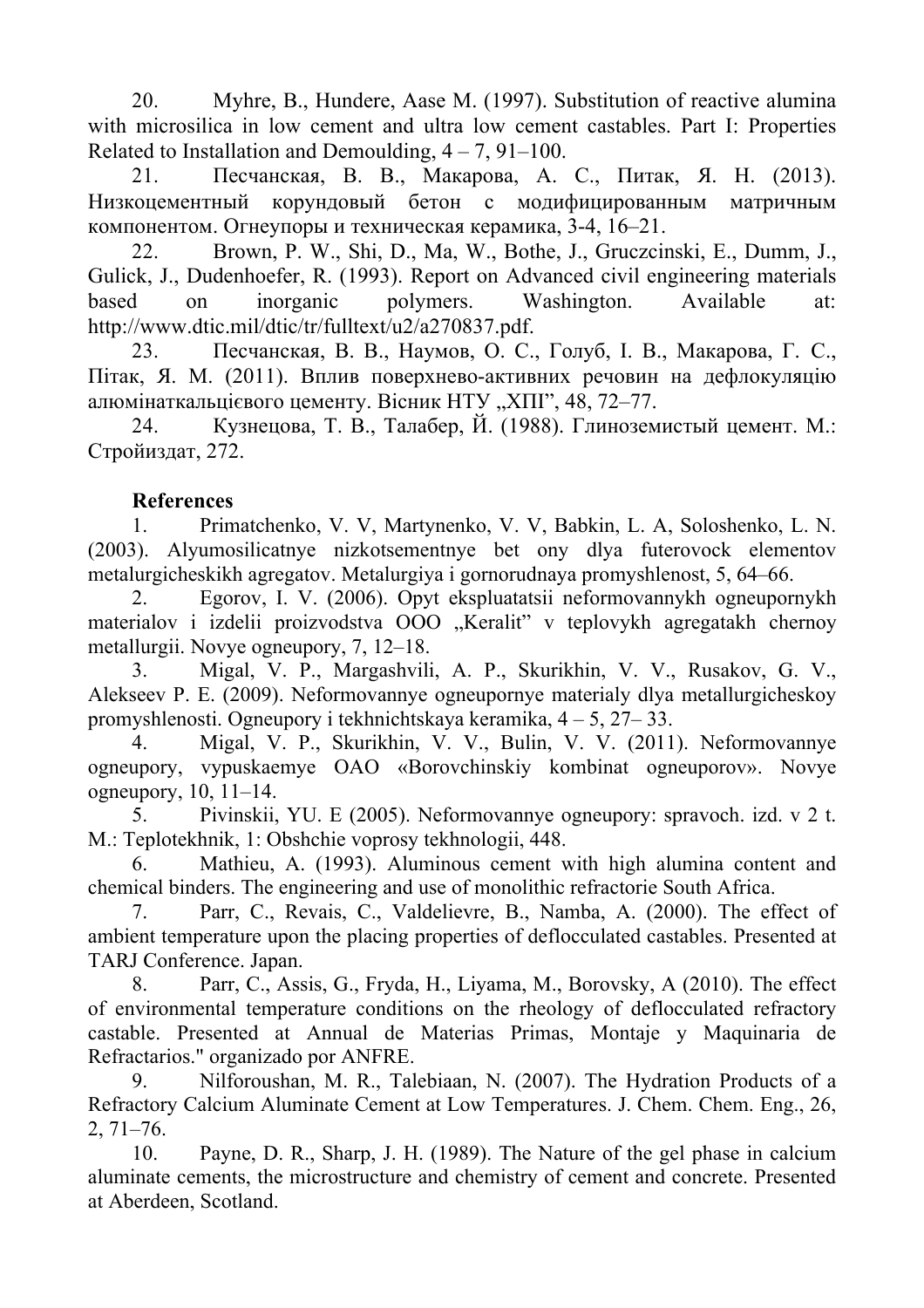11. Cuney, T. (1998). Chemical Preparation of the Binary Coumpouns in the CaO-Al2O3 System by Self Propagating Combustion Synthesis. J. Amer. Ceram. Soc., 81, 9, 2853.

12. Scrivener, K. L. (2001). Historical and Present Day Application of Calcium Aluminate Cements. In Proc. of the 11th International Conference on Calcium Aluminate Cement. Edinburgh, Scotland.

13. Antonovic, V., Pundiene, I., Stonys, R., Cesniene, J., Keriene, J. (2010). A review of the possible applications of nanotechnology in refractory concrete. Journal of civil engineering and management, 16(4), 595–602.

14. Fryda, H., Scrivener, K., Bier, Th., Espinosa, B. (1997). Relation between setting properties of low cement castables and interactions within the binder system (CAC-Fillers-Additives-Water). J. Amer. Ceram. Soc., 3, 1315–1323.

15. Pivinskii, YU. E, Ermak, E. N., Cherevatova, A. V., Shapovalov, N. A. (2003). O vliyanii razzhizhayushchikh dobavok na reotekhnologicheskie svoistva VKVS boksita. Novye ogneupory, 5, 91–97.

16. Kashcheev, I. D, Zemlyanoy, K. G (2012). Vliyanie razlichnykh PAV na svoistva alyumosilikatnogo betona. Novye ogneupory, 7, 29–31.

17. Hommer, H., Vutts, K., Zayerl, J. (2007). Primenenie polikarboksilatnykh efirov v kachestve deflokulyantov v ogneupornykh betonakh. Ogneupory i tekhnichtskaya keramika, 12, 43–47.

18. Kashcheev, I. D, Zemlyanoy, K. G (2005). Regulyatory reologicheskikh svoistv neformovannykh ogneuporov. Novye ogneupory, 9, 44–48.

19. Pyvynskyy, YU. E, Dyakyn, Pav. V., Dyakyn, P. V. (2004). Dispergiruyushchie (deflokuliruyushchie) glinozemy. Novye ogneupory, 3, 29 – 38.

20. Myhre, B., Hundere, Aase M. (1997). Substitution of reactive alumina with microsilica in low cement and ultra low cement castables. Part I: Properties Related to Installation and Demoulding,  $4 - 7$ ,  $91 - 100$ .

21. Peschanskaya, V. V., Makarova, A. S., Pitak, Ya. N. (2013). Nizkotsementny korundovy beton s modifitsirovannym matrichnym komponentom. Ogneupory i tekhnichtskaya keramika, 3 – 4, 16–21.

22. Brown, P. W., Shi, D., Ma, W., Bothe, J., Gruczcinski, E., Dumm, J., Gulick, J., Dudenhoefer, R. (1993). Report on Advanced civil engineering materials based on inorganic polymers. Washington. Available at: http://www.dtic.mil/dtic/tr/fulltext/u2/a270837.pdf.

23. Pischanska, V. V., Naumov, O. S., Golub, I. V., Makarova, G. S., Pitak, Ya. M. (2011). Vplyv poverkhnevo-aktyvnykh rechovyn na defloculyatsiyu alyuminatkaltsievogo tsementa. Vistnyk NTU "KhPI", 48, 72–77.

24. Kuznetsova, T. V., Talaber, Y. (1988). Glinizemistyy tsement. M.: Stroyizdat, 272.

| Англ.                                | $YKP$ .                              |
|--------------------------------------|--------------------------------------|
| Peschanskaya Victoria                | Пісчанська Вікторія Вікторівна       |
| <b>Corresponding author</b>          | Автор-кореспондент                   |
| PhD, Associate Professor             | Кандидат технічних наук, доцент      |
| Department of chemical technology of | Кафедра хімічної технології кераміки |
| ceramics and refractories            | і вогнетривів                        |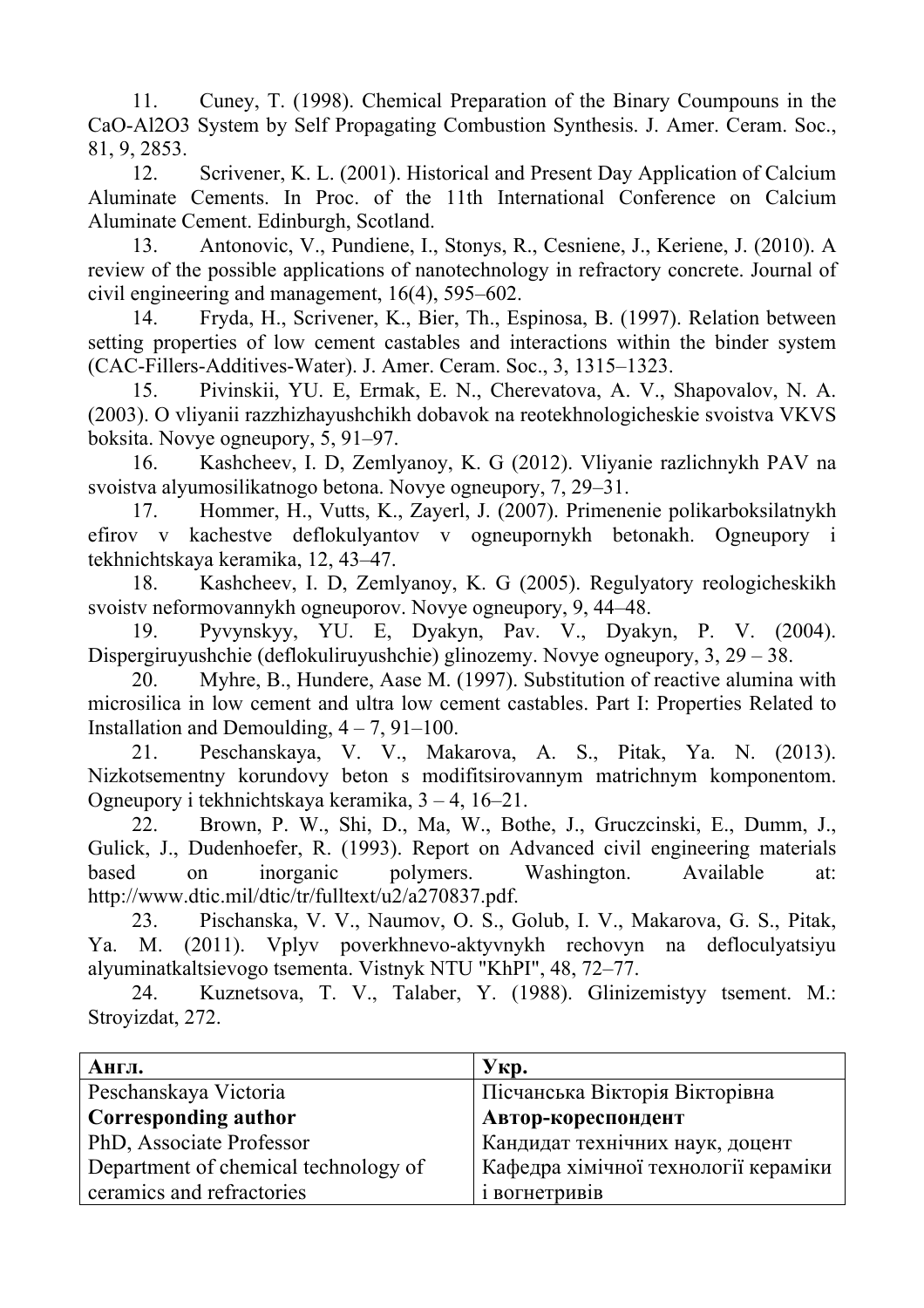| National Metallurgical Academy of<br>Ukraine                               | Національна металургійна академія<br>України |
|----------------------------------------------------------------------------|----------------------------------------------|
| Gagarina ave., 4, Dnipro, Ukraine, 49005<br>E-mail: v peschanska@gmail.com | пр. Гагаріна 4, м. Дніпро, Україна,<br>49005 |
| Contact tel.: 050-69-396-00                                                | E-mail: v peschanska@gmail.com               |
| The number of articles in the national                                     | Контактний тел.: 095-75-257-00               |
| $database - 22$                                                            | Кількість статей у загальнодержавних         |
| The number of articles in international                                    | базах даних - 22 Кількість статей у          |
| $databases - 8$                                                            | міжнародних базах даних - 8                  |
| ORCID: http://orcid.org/0000-0001-7500-                                    | ORCID: http://orcid.org/0000-0001-           |
| 336X                                                                       | 7500-336X                                    |
| Voytyuk Anna                                                               | Войтюк Ганна Сергіївна                       |
| Postgraduate student                                                       | Аспірант                                     |
| Department of chemical technology of                                       | Кафедра хімічної технології кераміки         |
| ceramics and refractories                                                  | і вогнетривів                                |
| National Metallurgical Academy of                                          | Національна металургійна академія            |
| Ukraine                                                                    | України                                      |
| Gagarina ave., 4, Dnipro, Ukraine, 49005                                   | пр. Гагаріна 4, м. Дніпро, Україна,          |
| E-mail: makaronchik2@gmail.com                                             | 49005                                        |
| Contact tel.: 093-93-524-01                                                | E-mail: makaronchik $2@g$ mail.com           |
| The number of articles in the national                                     | Контактний тел.: 093-93-524-00               |
| $database - 4$                                                             | Кількість статей у загальнодержавних         |
| ORCID: http://orcid.org/0000-0001-7156-                                    | базах даних - 4 ORCID:                       |
| 2025                                                                       | http://orcid.org/0000-0001-7156-2025         |
| Pitak Yaroslav                                                             | Пітак Ярослав Миколайович                    |
| Doctor of Technical Sciences, Professor,                                   | Доктор технічних наук, професор,             |
| <b>Head of Department</b>                                                  | завідувач кафедри                            |
| Department of chemical engineering                                         | Кафедра хімічної технології                  |
| ceramics, refractories, glass and enamel                                   | кераміки, вогнетривів, скла і емалей         |
| National Technical University «Kharkiv                                     | Національний технічний університет           |
| Polytechnic Institute»                                                     | «Харківський політехнічний                   |
| Kyrpychova str., 2, Kharkiv, Ukraine,                                      | інститут»                                    |
| 61002                                                                      | вул. Кирпичова, 2, м. Харків,                |
| E-mail: $pyarn1@gmail.com$                                                 | Україна, 61002                               |
| Contact tel.: 050-81-840-00                                                | E-mail: pyarn1@gmail.com                     |
| The number of articles in national                                         | Контактный тел.: 050-81-840-00               |
| databases $-53$                                                            |                                              |
| The number of articles in international                                    | Кількість статей у загальнодержавних         |
| $databases - 34$                                                           | базах даних - 53 Кількість статей у          |
| ORCID: http://orcid.org/0000-0001-5421-                                    | міжнародних базах даних - 34                 |
| 6702                                                                       | ORCID: http://orcid.org/0000-0001-           |
|                                                                            | 5421-6702                                    |

# **Поштова адреса для відправки журналу:**